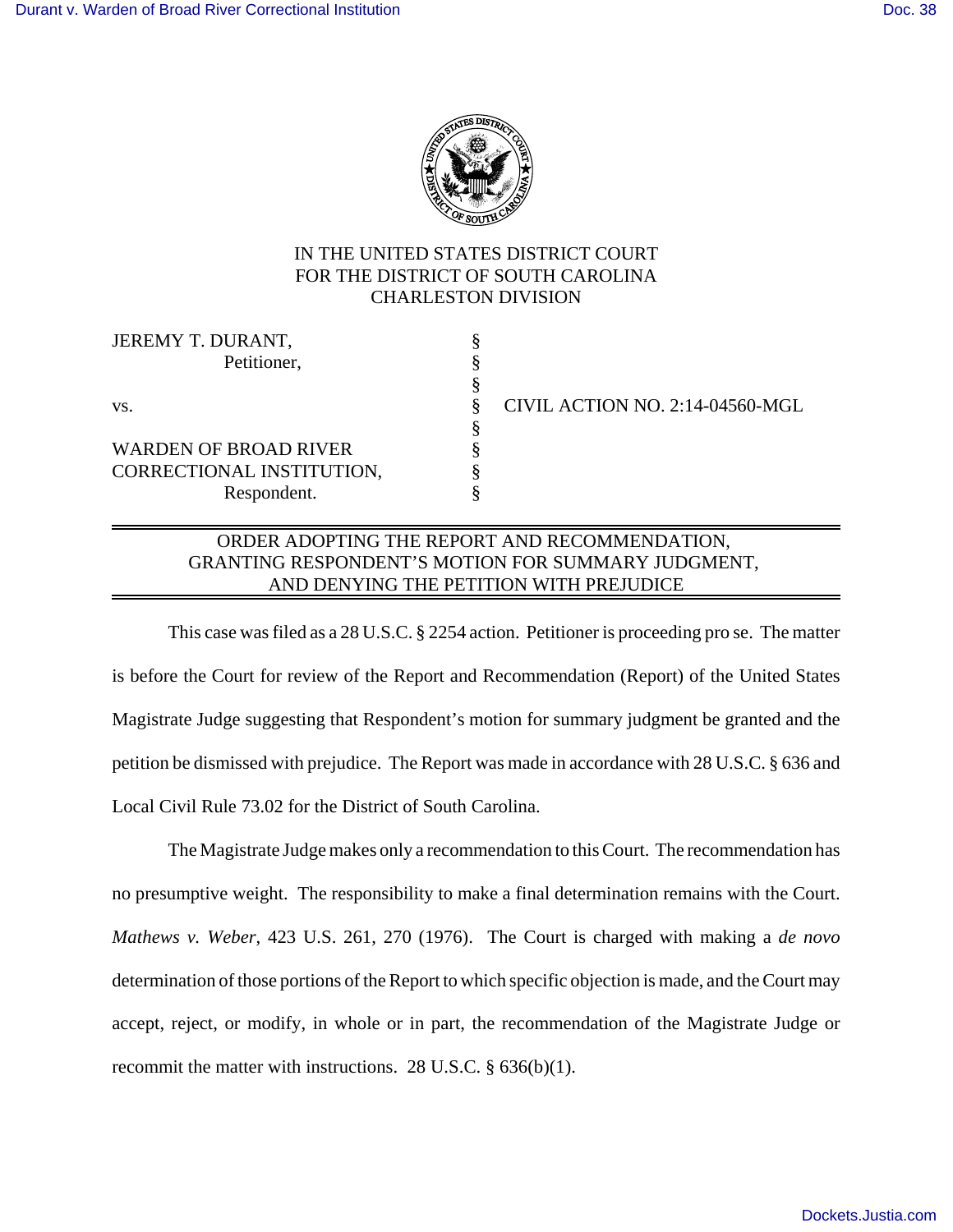The Magistrate Judge filed the Report on February 1, 2016, and the Clerk of Court entered Petitioner's objections to the Report on February 22, 2016. The Court has reviewed the objections, but finds them without merit. Therefore, it will enter judgment accordingly.

In light of the standards set forth above, the Court has reviewed, *de novo*, the Report and Petitioner's objections. The Court finds that Petitioner's objections consist largely of restatements of arguments already advanced in prior filings, coupled with inapposite legal citations and conclusory statements disagreeing with the Magistrate Judge. Nowhere in Petitioner's objections does he meaningfully counter any of the core legal determinations of the Magistrate Judge, such as the Magistrate Judge's reasoned analysis concerning the procedural bar to Grounds 1, 2, 3, and 4 of the petition, or the Magistrate Judge's careful merits-based review of Petitioner's non-defaulted claim of ineffective assistance of counsel, including the Magistrate Judge's ultimate determination that Petitioner has failed to demonstrate that the state PCR court based its earlier review of this claim on an unreasonable application of the two-prong standard of *Strickland v. Washington*, 466 U.S. 668 (1984).

After a thorough review of the Report and the record in this case pursuant to the standard set forth above, the Court overrules Petitioner's objections, adopts the Report, and incorporates it herein. Therefore, it is the judgment of this Court that Respondent's motion for summary judgment is **GRANTED** and the petition is **DISMISSED WITH PREJUDICE**.

The governing law applicable to certificates of appeals provides that "[a] certificate of appealability may issue . . . only if the applicant has made a substantial showing of the denial of a constitutional right."  $28$  U.S.C.  $\S$   $2253(c)(2)$ .